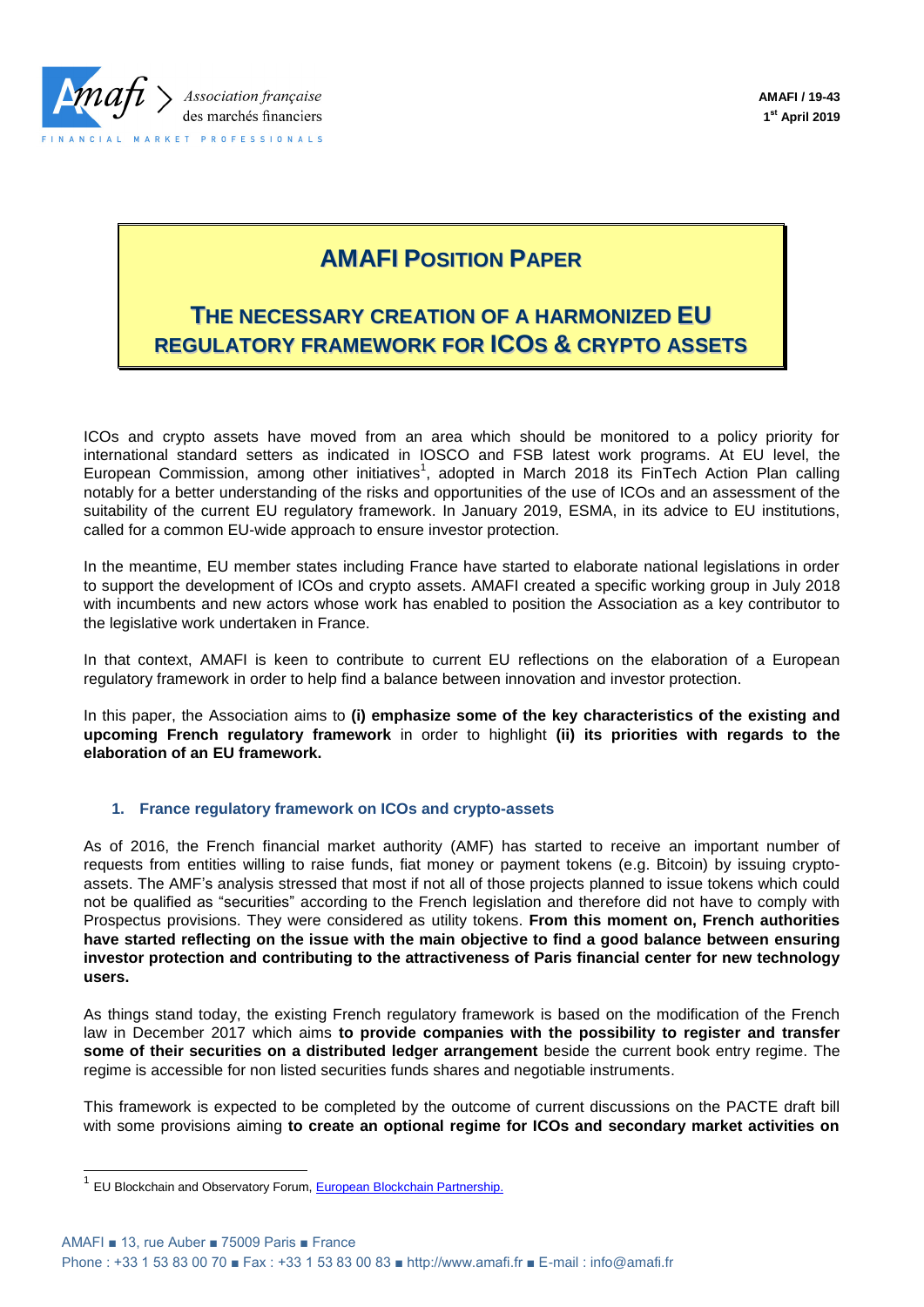

**cyber-assets.** AMAFI has largely contributed to the elaboration of the future framework at the different stages of the legislative process.

The future regime for ICOs **will provide with a specific definition of token<sup>2</sup> .** The issuer can **on a voluntary basis** apply for a visa by submitting a white paper describing the characteristics and risks linked to the offer. In order to obtain that visa, the issuer should at least be **established in France, put in place safeguards in order to protect the assets received and respects anti money laundering and terrorist financing requirements** (AML/CFT).

The secondary market regime **encompasses five crypto-assets related services: (1) custody, (2) crypto/fiat exchange, (3) crypto/crypto exchange, (4) management of a trading platform, (5) other**  services<sup>3</sup>. For all services, service providers may seek a licence from the AMF which means that they have to comply with prudential, conflicts of interests and IT robustness requirements. The registration is mandatory for the provision of services 1-2 and service providers offering these services have to comply with AML/CFT requirements.

## **2. Building up an EU framework to harmonize national practices**

AMAFI anticipates that **financial markets will be more and more impacted by the development of blockchain technology in the coming years.** On the one hand, blockchain will be used to reduce transaction costs, especially clearing and settlement costs and, on the other hand, the technology is inherently linked to the emergence of the issuance of digital assets whatever their current qualifications are: security tokens, utilities tokens or even payment tokens.

The development of such technology will enable **issuers to raise funds at a lower cost and with the possibility to attract new types of funders**. Investors **will have the opportunity to invest in new types of assets** while financial intermediaries and banks will be able to offer new services to their client issuers or investors.

That being said, **there is no doubt that these developments raise new regulatory issues in term of AML/CFT, fraud, cyber investor protection or public confidence in financial market.**

Therefore, **AMAFI is very much in favour of building-up an EU framework in order to harmonize existing national legislations and to avoid regulatory competition**. Besides, with the UK, so far the main financial center, leaving the EU, we consider **financial technologies including ICOs and crypto assets have a central role to play in supporting financial market activities and in enabling the EU-27 to finance its economy in a more autonomous way.**

In light of these elements, AMAFI proposes a twofold approach based on the legal classification of cryptoassets:

#### **Security tokens**

-

For security tokens<sup>4</sup>, there is no doubt that the EU regulatory framework for financial markets<sup>5</sup> should **apply.** Nevertheless, the existing framework should be revisited and probably amended in **order to take into account situations where the risks specific to the new technology are not sufficiently addressed or** 

 $^2$  Article 26, PACTE draft bill : "any intangible asset which represents, in digital form, one or more rights which can be issued, registered, retained or transferred though a distributed ledger technology that would allow to identify, directly or indirectly, the owner of the asset.

<sup>3</sup> Execution of orders, portfolio management, investment advice, underwriting on a firm commitment basis, placing on a firm commitment basis, placing without a firm commitment basis.

<sup>4</sup> Where crypto-assets qualify as transferable securities or other types of MiFID financial instruments.

<sup>&</sup>lt;sup>5</sup> Including the Prospectus Directive, the Transparency Directive, MiFID II, the Market Abuse Directive, the Short Selling Regulation, the Central Securities Depositories Regulation and the Settlement Finality Directive.